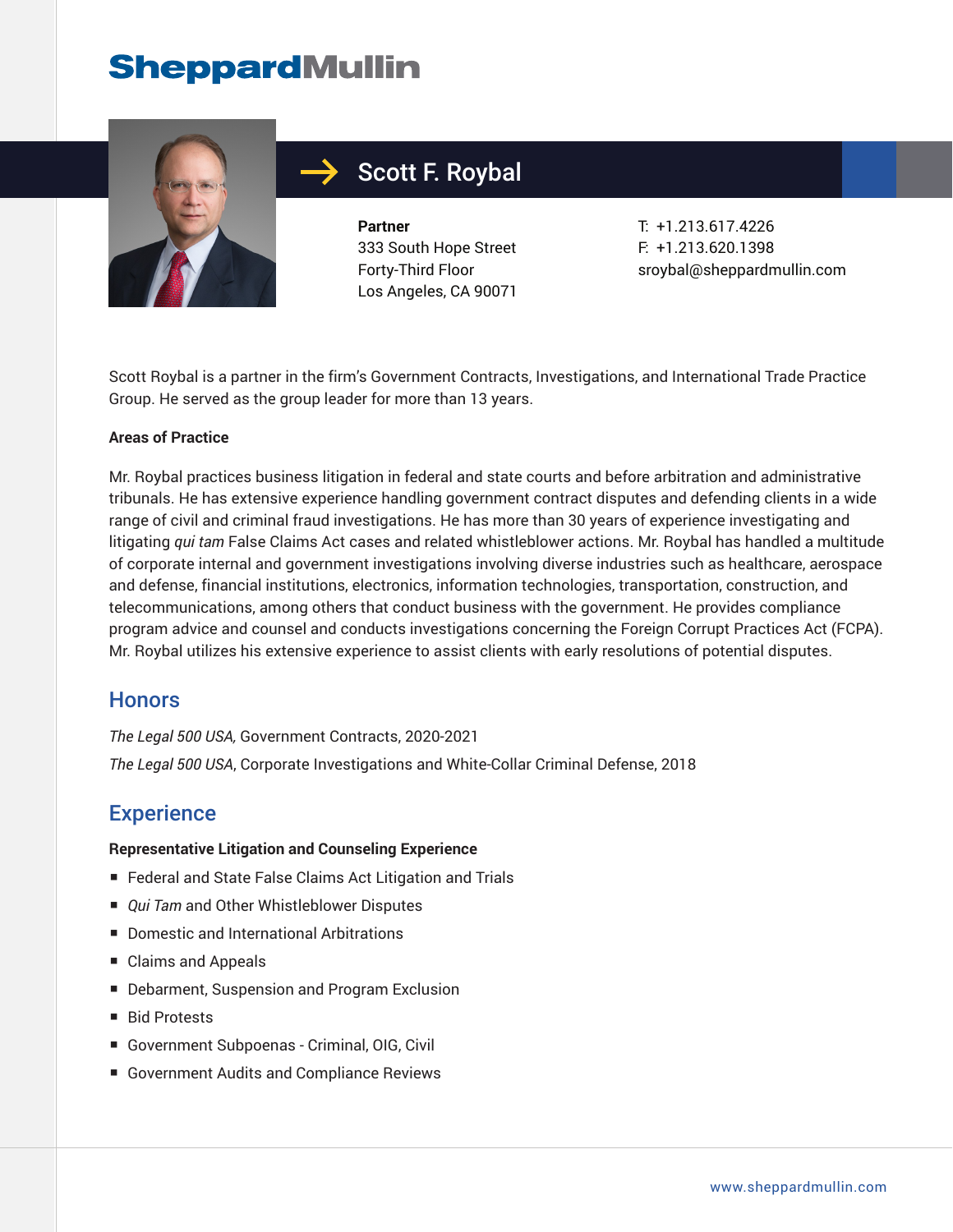## **SheppardMullin**

- Compliance Programs and Self-Governance
- Internal Investigations
- FAR Mandatory Disclosure Program
- Voluntary or Self-Disclosure Programs
- FCPA Investigations
- National Security and Restricted Programs
- Cybersecurity
- Contract Claims and Termination
- Federal and State Procurement
- Small & Disadvantaged Business Enterprise Programs
- Foreign Sales and Purchases
- Export Compliance
- Rights in Patents, Data and Software
- Teaming Agreements and Subcontracts
- Defective Pricing
- Government Contracts Cost Accounting

#### *QUI TAM* **FALSE CLAIMS ACT EXPERIENCE**

#### **General Background**

Mr. Roybal graduated Columbia Law School in 1986 and began litigation practice with Sheppard Mullin later that fall. In October 1986, Congress amended the civil False Claims Act ("FCA") making it easier and financially more rewarding for *qui tam* whistleblowers (also known as "relators") to file FCA actions.

Beginning in late 1986, several of the firm's defense contractor clients became the subject of parallel criminal, civil and congressional investigations which ultimately evolved into protracted federal FCA litigation. Mr. Roybal worked on these early FCA litigations as the federal law was being shaped and defined throughout the nation. For more than 30 years, Mr. Roybal has specialized in government contracts litigation, conducted numerous internal corporate investigations, responded to numerous government criminal, civil and administrative subpoenas and litigated many *qui tam* FCA actions nationwide. The FCA investigations and litigations on which Mr. Roybal has worked have involved diverse industries such as healthcare, aerospace and defense, financial institutions, electronics, telecommunications, and information technologies, among others.

#### **Representative False Claims Act Litigation and Investigation Experience**

#### **Healthcare**

- Specialty Pharmacy (Central District of California): Beginning in 2021, Mr. Roybal represents a specialty pharmacy in a *qui tam* FCA action in which the whistleblower alleges false claims were submitted to the government as a result of improper prior authorizations prescribing medications to help treat rare and complex medical conditions. The Court granted the defendants' motion to dismiss with prejudice. The whistleblower filed an appeal.
- California Managed Services Organization: Beginning in 2021, Mr. Roybal represents a managed services organization involving an internal investigation involving potential compliance issues related to member enrollment, eligibility, and claims payment processing matters.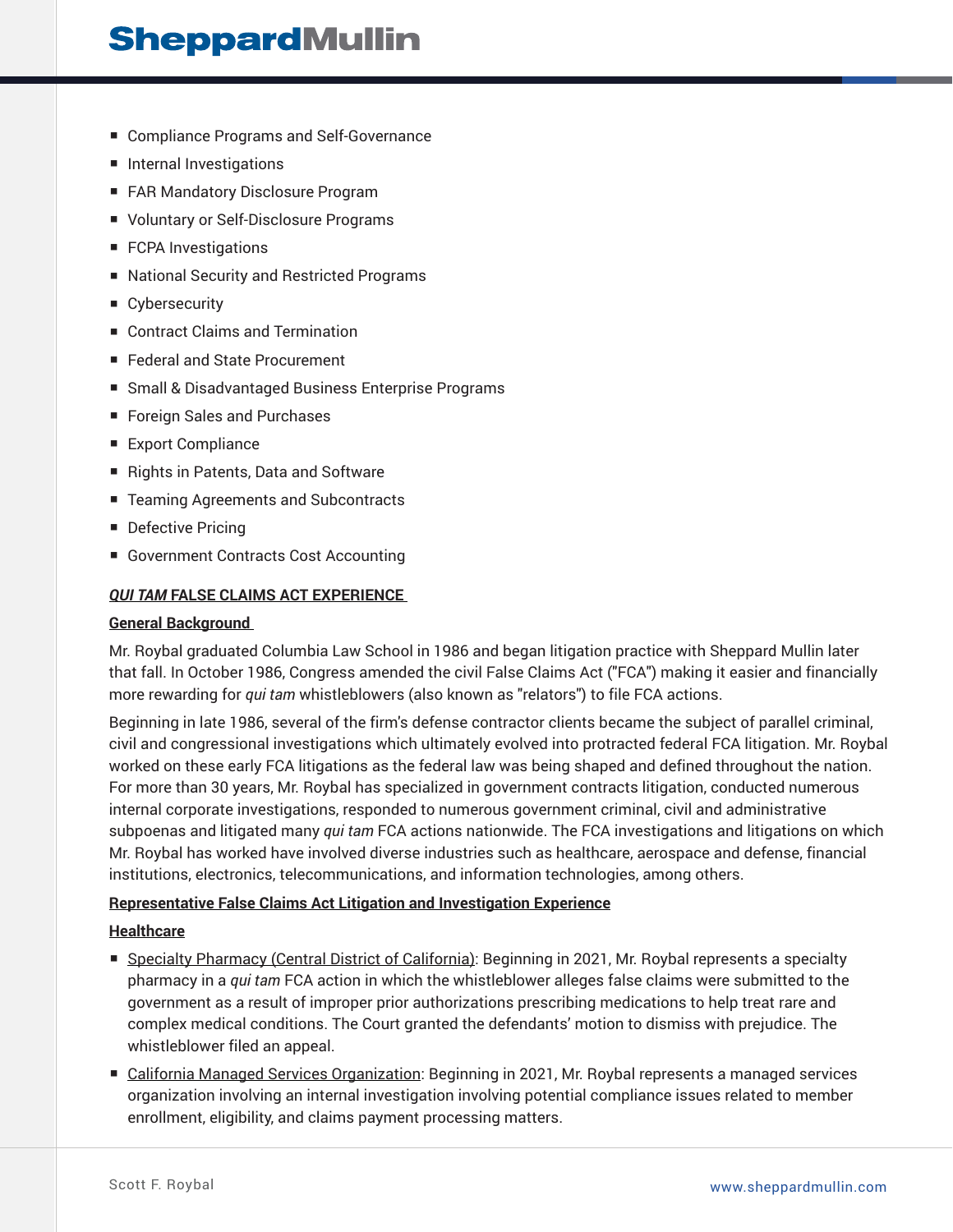- Bio-Pharma Services Investigation: In 2021, Mr. Roybal represented a bio-pharma company that provides of number of diverse services and products including manufacturing of plasmid drug substances and fill/finish of DNA vaccine drug products. He investigated government contracting issues involving formulation and manufacture of plasmid drug substances for the U.S. Army. He advised the client how to successfully resolve a dispute with the Army Contracting Officer.
- California Family Practice and Urgent Care Clinics: In 2019 and 2020, Mr. Roybal conducted an internal investigation regarding alleged improper female wellness exam practices involving Medical Directors, a Nurse Practitioner, and Medical Assistant personnel. Mr. Roybal prepared self-disclosure notices and subsequent investigation and corrective action reports that were provided to the health plan payor, local health care initiative, the California Department of Managed Health Care and Department of Health Care Services. Mr. Roybal advised the client regarding a parallel investigation conducted by the California Department of Consumer Affairs. There have been no adverse consequences to the client.
- California Management Services Organization: In 2018 and 2019, Mr. Roybal conducted an internal investigation regarding alleged improper practices involving Claims and Utilization Management personnel. Mr. Roybal prepared self-disclosure notices and subsequent investigation and corrective action reports that were provided to the California Department of Managed Health Care and Department of Health Care Services and various Health Plans. Mr. Roybal advised the client regarding administrative remedies.
- Laboratory Testing (District of Idaho): In 2017 and 2018, Mr. Roybal represented a laboratory in responding to HHS OIG subpoenas regarding alleged improper testing. The government completed its investigation without any consequences for the laboratory.
- Laboratory Testing (Eastern District of Missouri): In 2017, Mr. Roybal represented a national laboratory testing company that received an HHS OIG subpoena regarding Medicaid reimbursement issues. The government completed its investigation without any consequences for the laboratory.
- Laboratory Testing (Central District of California): In 2016 and 2017, Mr. Roybal represented a laboratory in a *qui tam* FCA action. The District Court granted a motion for summary judgment in favor of the client and the case was dismissed with prejudice.
- Pharmacy Over-the-Counter Prescription Drug Billing and Dispensing (Central District of California; 23 State Attorneys General): From 2012 through 2014, Mr. Roybal represented a Fortune 50 company regarding a *qui tam* FCA investigation of alleged improper billing, labeling, and dispensing practices concerning Medicare and Medicaid program reimbursement for OTC prescription drugs. After a series of evidentiary presentations, Mr. Roybal convinced the DOJ and whistleblower counsel to dismiss the action.
- Federal Government FCA Investigation of Skilled Nursing Facility Chain: From 2006 through 2008, Mr. Roybal represented a large skilled nursing facility chain and counseled the client regarding parallel criminal, civil and administrative allegations of fraudulent practices involving the Medicare program. Mr. Roybal worked with the client to resolve alleged overpayment claims.
- California Healthcare Association *Compliance Manual*: Based on Mr. Roybal's extensive experience regarding FCA matters and Government investigations, he was asked to write the California Healthcare Association's *Compliance Manual* which was distributed to over 400 hospitals and other healthcare providers located in California. Mr. Roybal has lectured throughout California regarding Medicare and other healthcare fraud and abuse subjects including preventing and defending *qui tam* FCA actions. Mr. Roybal has conducted numerous internal investigations and compliance assessments for healthcare providers.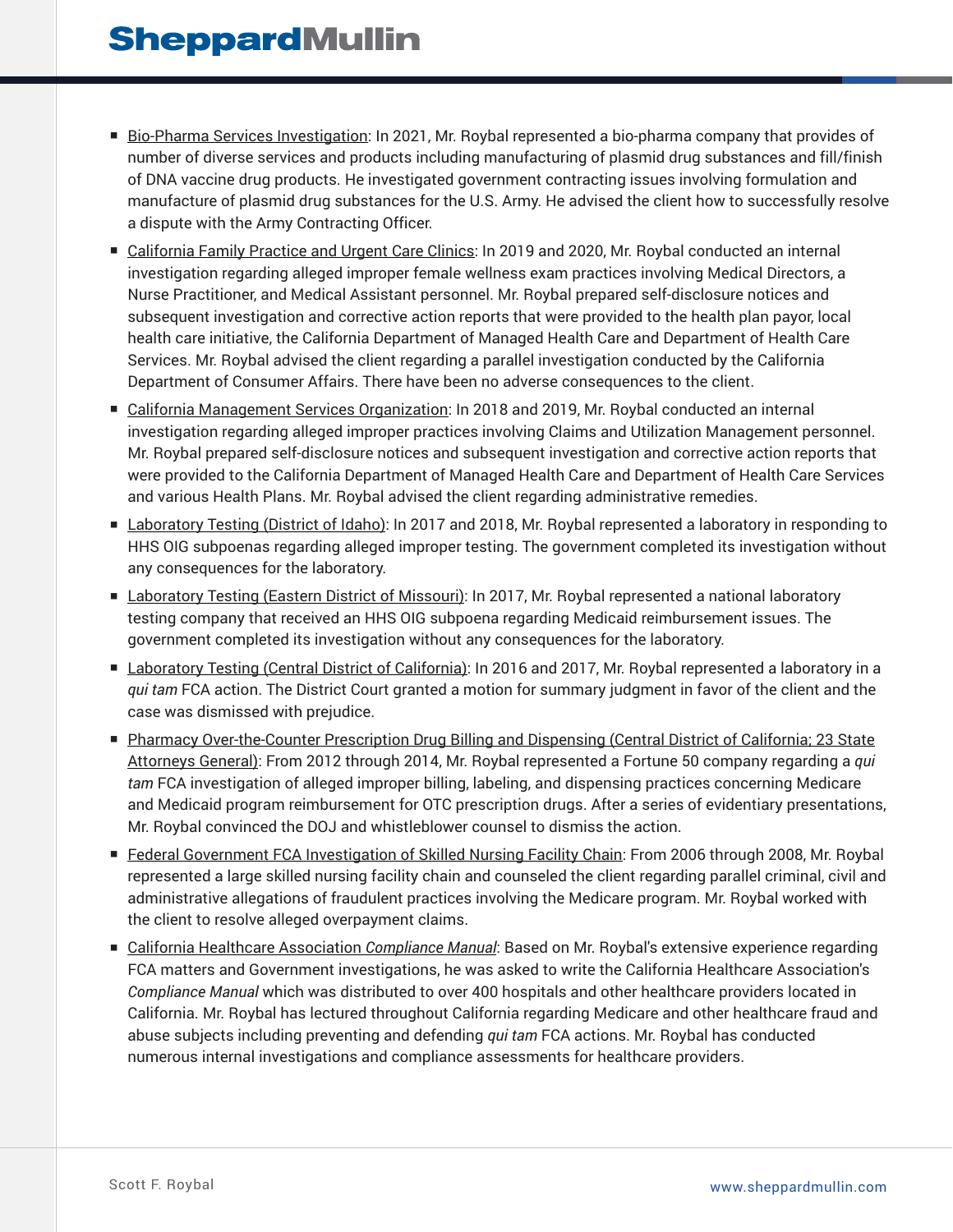#### **Procurement/Aerospace & Defense**

- Electronic Parts Distributor Investigation (Northern District of California): Beginning in 2021, Mr. Roybal represents an electronic parts distributor regarding a criminal investigation being conducted by the U.S. Attorney's Office in San Francisco and the Defense Criminal Investigative Service (DCIS) involving potential counterfeit parts issues.
- National Construction Company Investigation: In 2021, Mr. Roybal represented a national construction company in response to a former employee's concerns and allegations regarding potential violations of the FCA in connection with a U.S. Navy construction contract and related whistleblower retaliation matters. The matter was successfully resolved with no adverse consequences.
- U.S. Navy Shipbuilding Investigation: Beginning in 2020, Mr. Roybal represents a tank cleaning company that performs work on U.S. Navy ships involving maintenance, repair and overhaul. Mr. Roybal is conducting an internal investigation and providing advice and counseling regarding various government contracting matters including environmental, health, and safety regulations.
- Steel Production Manufacturing Company Investigation: In 2020 and 2021, Mr. Roybal represented a steel production manufacturing company in connection with potential nonconforming products delivered to federal, state, and local transportation and highway agencies. He conducted an internal investigation and provided advice and counsel regarding state and local procurement laws. There were no adverse consequences.
- Food Service Distributor Investigation: Beginning in 2020, Mr. Roybal represents a leading food service distributor in school nutrition food and supplies and state and local correctional facilities. Mr. Roybal is conducting an internal investigation and providing advice and counsel regarding state and local procurement laws and regulations including Minority and Women-Owned Business Enterprises (MWOBEs).
- USAID OIG Investigation: In 2019 and 2020, Mr. Roybal represented an awardee of USAID grants and other government funding to perform services around the world. In response to USAID OIG requests for information, Mr. Roybal produced various materials to the investigative agents that subsequently abandoned the investigation.
- Federal and California State Price-Fixing (Central District of California): From 2017 through 2020, Mr. Roybal represented a cement manufacturer in a *qui tam* FCA case in which the relator alleged violations of federal and state antitrust price-fixing laws as a predicate offense to violations of federal and California state FCA statutes. The Court granted the defendant's motion to dismiss with prejudice. The dismissal was affirmed before the Ninth Circuit Court of Appeals.
- California State Environmental Impact Reports (State Court of California): In 2019, Mr. Roybal represented a geological consulting firm in a *qui tam* FCA case in which the relator alleged the firm violated the FCA by preparing false reports involving a proposed water desalinization treatment facility. Mr. Roybal was successful in getting the Court to dismiss with prejudice the *qui tam* FCA action.
- California Public Agency: Beginning in 2019, Mr. Roybal represents an international IT and consulting firm, and conducted an internal investigation regarding potential labor mischarging. Mr. Roybal prepared selfdisclosure notices and subsequent corrective action reports including proposed remediation that were provided to the impacted State agency. Roybal is currently working with the California Attorney General's False Claims Unit to resolve the matter.
- GSA and Trade Agreements Act (TAA) (Central District of California): From 2017 through 2019, Mr. Roybal represented a client in a *qui tam* FCA case in which the relator alleged violations of the TAA and FCA by selling non-compliant products through the GSA. After producing a variety of materials and mediation, the *qui*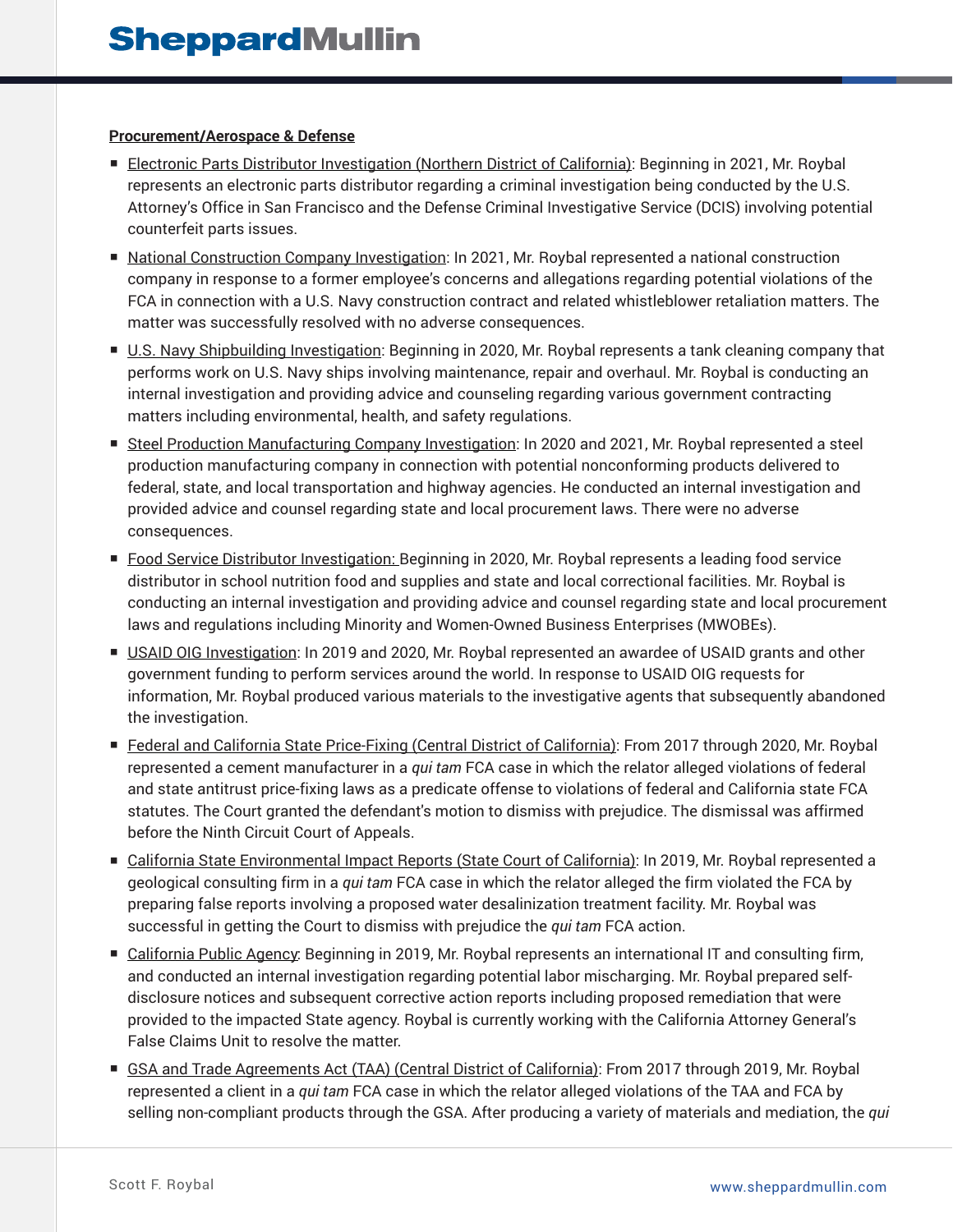*tam* FCA allegations were successfully resolved with relator's counsel and the Department of Justice.

- Counterfeit Parts GIDEP Alerts Grand Jury Subpoena (Central District of California): From 2018 through 2019, Mr. Roybal represented a manufacturer of power supply units used in Department of Defense and other government Agency applications. Mr. Roybal advised the client with respect to GIDEP Alerts, risk mitigation plans, supply chain management, and responses to Grand Jury subpoena requests for information issued by a criminal AUSA in the Central District of California. The government's investigation concluded with no adverse consequences to the manufacturer.
- USAF B-2 Bomber Program (Central District of California): From 2014 through 2016, Mr. Roybal represented a Fortune 100 company involving a DOD OIG subpoena. After producing a variety of materials, the federal government dropped their investigation.
- General Services Administration (GSA) Schedule Contracting (District of Colorado): From 2012 through 2015, Mr. Roybal represented a Fortune 100 company regarding a GSA Inspector General and DOJ investigation of alleged improper billing and collection practices involving the Department of Interior, Bureau of Land Management, and the National Institutes of Health. After responding to multiple FCA Civil Investigative Demands (CIDs), Mr. Roybal convinced the DOJ to drop its investigations.
- Unmanned Aerial Vehicle (UAV) Cost Accounting (Central District of California): From 2012 through 2014, Mr. Roybal represented a Fortune 100 company involving parallel criminal, civil, and administrative investigations of alleged cost accounting violations involving a UAV demonstrator to be marketed to the U.S. Army, Department of Homeland Security, and other government agencies. After a series of evidentiary presentations, Mr. Roybal convinced the DOJ and other federal agencies to drop their investigations.
- U.S. Navy F/A-18 External Fuel Tanks and Army Blackhawk Helicopter Landing Gear Programs (Central District of California; Southern District of Ohio): From 2009 through 2013, Mr. Roybal represented a Fortune 50 defense contractor in defending allegations of fraud and abuse involving defective products and product substitution. The Navy fuel tanks matter commenced as a Grand Jury investigation but through a series of evidentiary presentations, our client obtained a rare letter of declination from the United States Attorney in Los Angeles. The parallel *qui tam* FCA allegations were successfully resolved with United States Attorneys in California and Ohio.
- Federal and State Telecommunications Billings & Collections Operations (Central District of California; 8 State Attorneys General): From 2006 through 2011, Mr. Roybal represented a Fortune 200 financial institution and defended against federal and state Attorney General allegations of FCA violations involving excessive billings and collections on rentals and sales type leases of telecommunications equipment. Mr. Roybal responded to multiple federal and state subpoenas and coordinated the multi-jurisdiction defense of alleged *qui tam* FCA violations. The matter was successfully settled with all interested jurisdictions for a modest amount.
- Federal Government FCA Investigations of B-2 Bomber and Spaced-Based Assets Government Programs: From 2002 through 2010, Mr. Roybal represented a Fortune 100 defense contractor and defended multiple FCA allegations of engineering fraud and abuse in high technologies areas on the USAF B-2 Bomber and a variety of space-based asset programs. The Government's two separate investigations were successfully resolved.
- DoD Carbon Fiber and Composite Materials Programs (Central District of California): From 2004 through 2008, Mr. Roybal litigated a *qui tam* FCA matter involving more than 1,000 defense contracts in which the whistleblower alleged price fixing of carbon fiber materials which caused the U.S. Government to overpay for end items containing composite parts. The whistleblowers initially alleged single damages exceeding \$1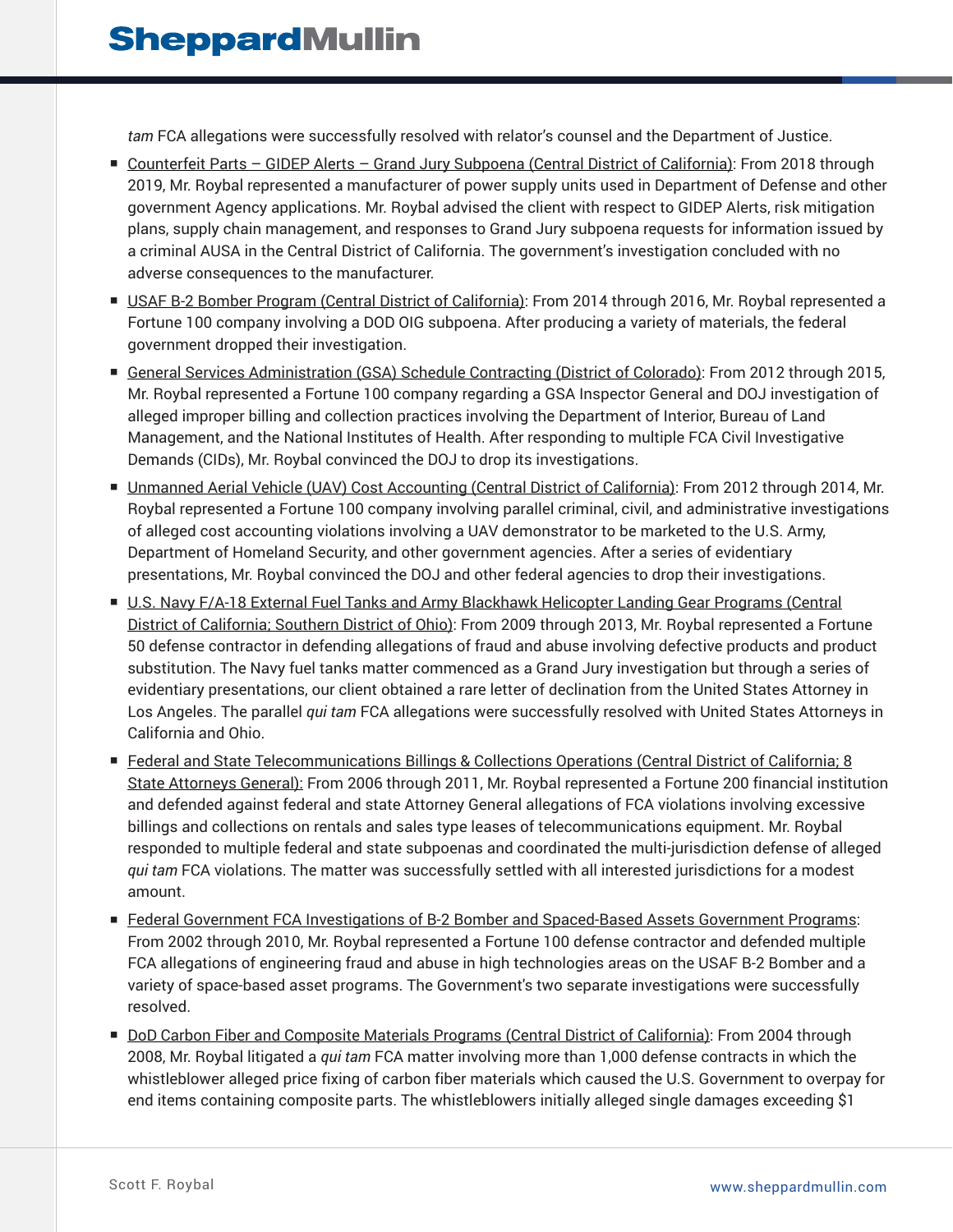billion (potentially trebled). After substantial discovery and filing of motions for summary judgment, the whistleblowers and DOJ accepted a small fraction of their original demand and settled the matter.

- USAF Joint Surveillance and Target Attack Radar System (J-STARS) Program (Western District of Louisiana): From 2001 through 2005, Mr. Roybal defended a criminal and civil Government investigation into alleged defective parts and labor mischarging involving the USAF's J-STARS program. The DOJ served Grand Jury subpoenas, Office of Inspector General ("OIG") subpoenas and interviewed dozens of witnesses. In 2004, Mr. Roybal prepared a comprehensive report to the DOJ rebutting their allegations of violations of the FCA. Mr. Roybal met with the DOJ and local Assistant United States Attorneys and defended the written report and related exhibits. Within six (6) months, the DOJ dropped all criminal and civil FCA allegations and the client paid no settlement.
- U.S. Navy F/A-18 Fighter and Aerial Target Drone Programs (Central District of California): From 1995 through 2003, Mr. Roybal litigated a *qui tam* FCA matter involving the F/A-18 fighter jet and Navy Target Drone programs in which the whistleblower and DOJ alleged defective or substandard goods were sold to the U.S. Navy. Early in the action, defense counsel convinced the DOJ to abandon its allegations involving the F/A-18 fighter jet. The DOJ vigorously pursued its allegations involving the Target Drone program and took over 125 depositions. The DOJ alleged more than \$200 million in single damages (potentially trebled). One month before trial was scheduled to commence in August 2003, the DOJ and whistleblower accepted a small fraction of their prior demands and settled the matter.
- USAF Peacekeeper (MX) Ballistic Missile Guidance System (Central District of California): From 1987 through 1996, Mr. Roybal litigated a *qui tam* FCA matter involving a ballistic missile guidance system in which the whistleblower and Department of Justice ("DOJ") alleged labor mischarging, defective parts and other claims for relief under the FCA. The DOJ demanded more than \$100 million in single damages (potentially trebled). This was the first FCA matter that was tried in which the DOJ had intervened since the FCA was amended in 1986 to make it easier for the government to prevail. After nearly 10 weeks of trial, the jury returned a verdict in favor of the defendant on 13 separate claims for relief. The verdict received national attention and was described by *The National Law Journal* as one of the biggest defense verdicts of 1996.
- U.S. Navy F/A -18 Fighter Program (Central District of California): From 1988 through 1995, Mr. Roybal litigated a *qui tam* FCA matter involving the F/A-18 fighter jet in which the whistleblower and DOJ claimed defective pricing, cost accounting, and other violations under the FCA. After substantial discovery and motion practice, the DOJ ultimately gave up its jury trial rights and agreed to try the matter before a twojudge panel under a baseball-styled arbitration. The DOJ demanded \$40 million while defendant offered \$4 million. At the end of the arbitration, the judges selected the amount that most closely approximated the liability, if any, of the defendant. The Court ruled in favor of the defendant.

#### **Financial Institutions/Residential Mortgage Lending**

- Money Laundering (Western District of Pennsylvania and FBI): In 2018 and 2019, Mr. Roybal represented a Fortune 100 national bank in response to a Grand Jury subpoena and a related civil asset forfeiture order regarding suspected money laundering allegations involving a group of pharmacists. Mr. Roybal produced a variety of materials to the FBI including FinCEN reports to the satisfaction of the government investigators.
- Financial Institutions Reform, Recovery and Enforcement Act (FIRREA) (District of Massachusetts and Main Justice): In 2017, Mr. Roybal began representing a national laboratory testing company in response to a FIRREA subpoena served by the DOJ involving alleged fraud of a large investor group.
- Mortgage Lending (Northern District of California): From 2016 through 2017, Mr. Roybal represented a Fortune 100 financial institution regarding a *qui tam* FCA lawsuit that alleged improper residential lending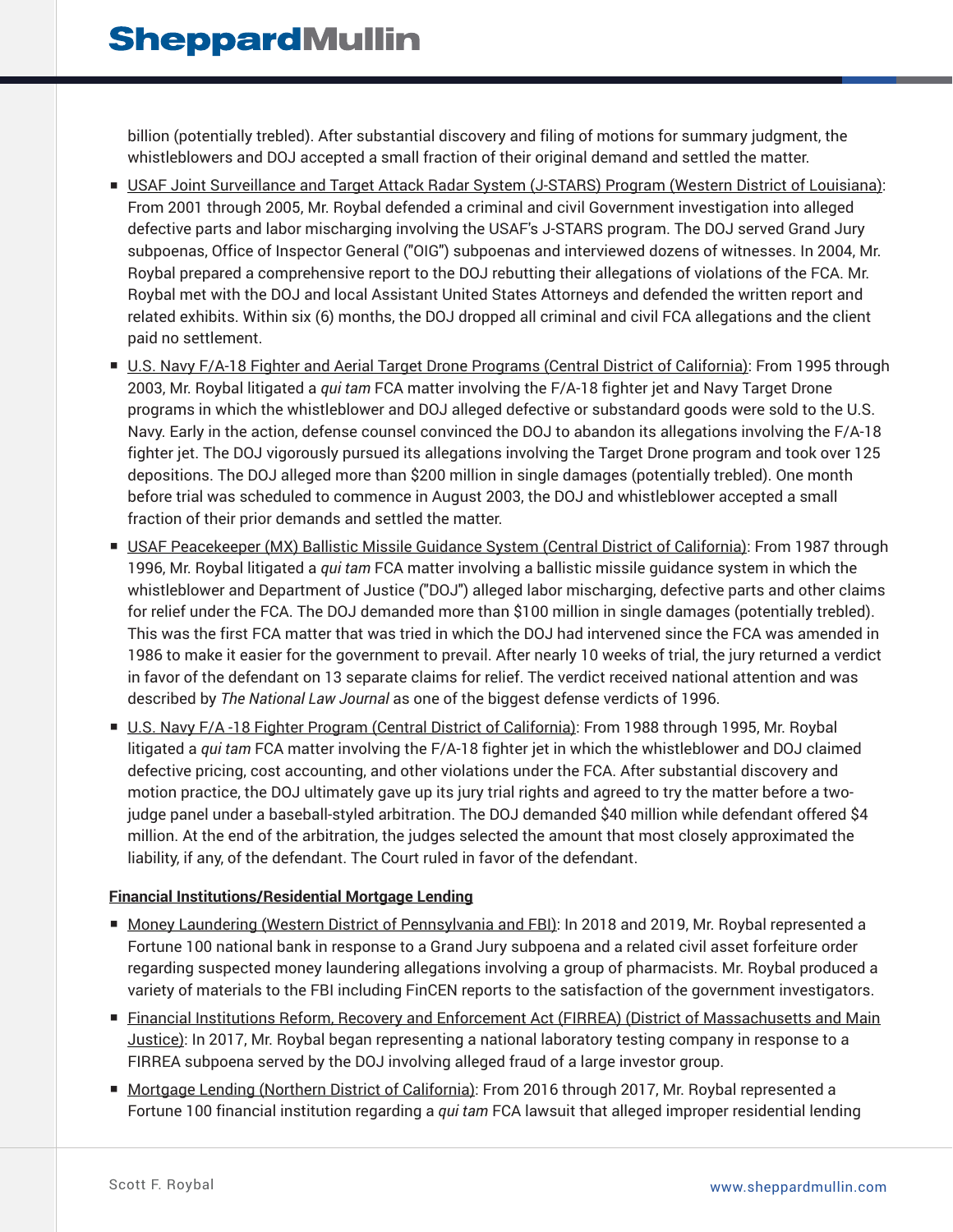practices involving FHA-insured loans. The Court granted the defendant's motion to dismiss based on deficient pleadings.

- Mortgage Lending (Main Justice, District of Columbia and Northern District of New York): In 2016 and 2017, Mr. Roybal represented a residential mortgage company regarding multiple HUD OIG subpoenas involving FHA-insured loans and alleged violations of the FCA. Mr. Roybal prepared corrective action plans and other remedial measures to bring the company into compliance with HUD and FHA regulations.
- Mortgage Lending (Central and Northern Districts of California): From 2013 through 2016, Mr. Roybal represented a Fortune 100 financial institution regarding a *qui tam* FCA lawsuit that alleged improper residential mortgage lending practices involving FHA-insured loans. The Court granted the defendant's motion to dismiss based on the FCA's public disclosure and original source rules. The Ninth Circuit later confirmed the dismissal with prejudice.

#### **Additional FCA Advice and Counsel Leading to Favorable Results:**

Mr. Roybal has counseled many other clients involving Government investigations and FCA allegations which have led to favorable results. These diverse matters have included alleged: (1) Medicare fraud regarding Durable Medical Equipment ("DME"); (2) Medicare and Medicaid fraud regarding physician kickbacks; (3) reverse false claims regarding improper withholding of royalty payments to the federal and California state governments; (4) failure to pay New Mexico gross receipts taxes; (5) failure of credit unions to escheat dormant deposits to the state of California under the escheatment laws; (6) labor and material overcharging for materials and supplies involving the Iraq war; (7) improper use of federal research and development funds; and (8) failure to warn of health hazards caused by selling products to the government containing excessive amounts of lead, among others.

## **Articles**

- 2021 False Claims Act Review and Outlook *Pratt's Government Contracting Law Report*, 03.2022
- 2020 Civil False Claims Act Update-Part II *Pratt's Government Contracting Law Report*, 03.2021
- Civil False Claims Act Update-Part I *Pratt's Government Contracting Law Report*, 02.2021
- Courts Narrow Liability for Retaliation Claims *National Defense Magazine*, 03.2019
- Feature Comment: 2018 Civil False Claims Act Update *The Government Contractor*, 11.20.2018
- Feature Comment: 2017 Civil False Claims Act Update *The Government Contractor*, 11.15.2017
- Feature Comment: Government Knowledge As A Weapon To Combat FCA Actions *The Government Contractor*, 06.21.2017
- Feature Comment: 2016 FCA Update *The Government Contractor*, 12.21.2016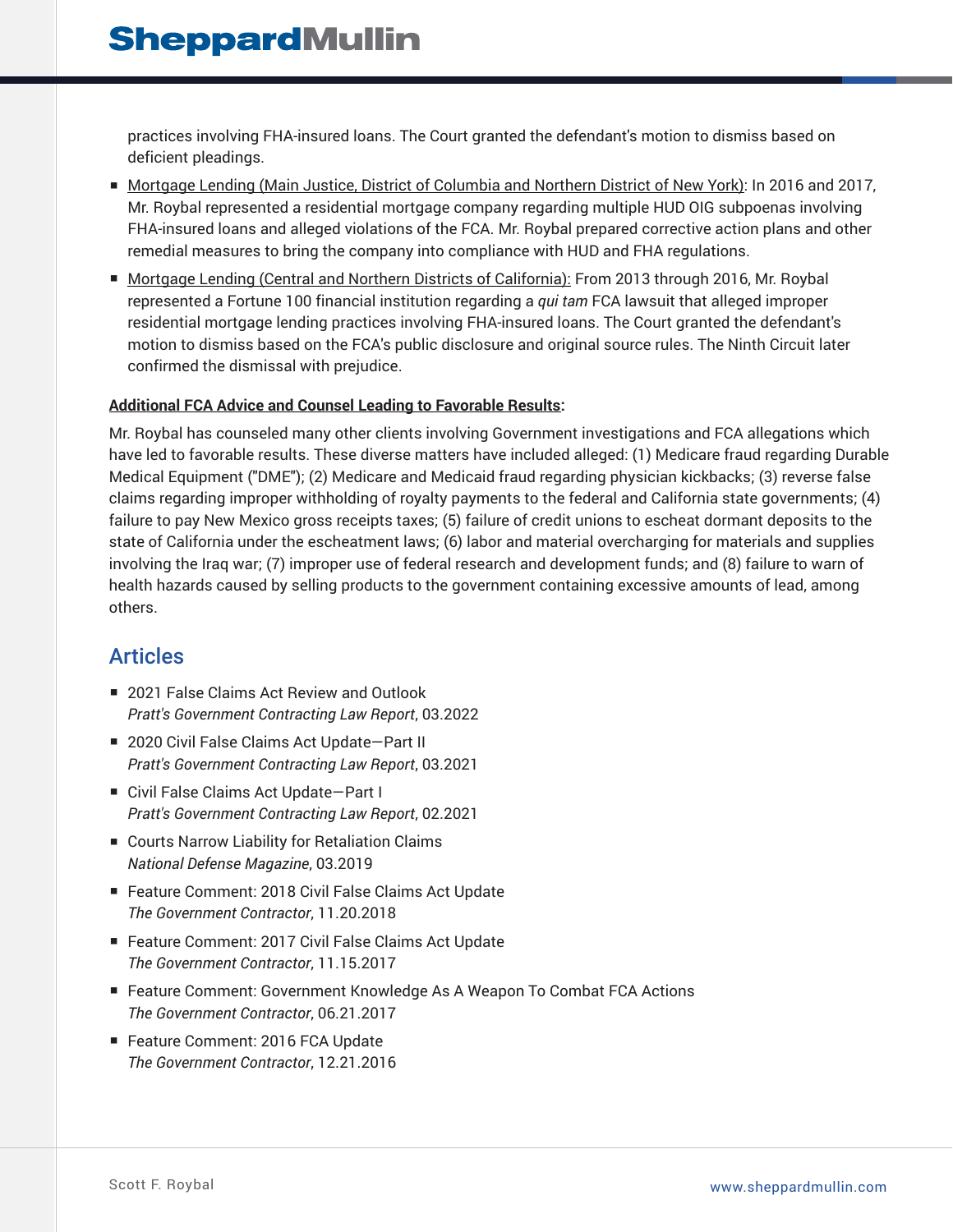#### **Government Contracts & Investigations Blog**

- "The Special Inspector General for Pandemic Recovery Calls For Increased Funding and Expanded Jurisdiction In Its Quarterly Report To Congress," August 16, 2021
- "The Next Four Years of FCPA Enforcement: What to Expect From the Biden Administration," November 19, 2020
- "Prepare for a Perfect Storm of COVID-19 Whistleblower Claims," June 17, 2020
- "Small Business Money Grab Under the CARES Act Brings Enforcement Risks," April 23, 2020
- "FCPA Landmines Beneath the Surface of the COVID-19 Crisis," April 15, 2020
- "The CARES Act Who's Minding the Store?," April 9, 2020
- "Guard Against False Claims as Massive Government Spending Rolls Out to Combat COVID-19," March 19, 2020
- "Coronavirus and its Implications for Government Contractors," March 9, 2020

#### **False Claims Act Defense Law Blog Posts**

- "First Circuit on Escobar Remand: Relators' Allegations of Regulatory Violations Sufficiently Material to State a Claim Under the FCA," November 23, 2016
- "FCA's 'Implied Certification' Theory Survives," June 17, 2016
- "Did the FCA's "Implied Certification" Theory Dodge a Bullet?," April 20, 2016

### Events

Preparing for COVID-19 Whistleblower Claims Against Businesses Receiving CARES Act Funds myLawCLE Webinar Webinar, 07.15.2020

CARES Act Oversight & Enforcement First Target: Organized Crime/Fraudsters. Next: Legitimate Businesses. Make Sure It's Not You! Webinar, 05.14.2020

2019 Government Contracts Review & Outlook - West Coast An Update on the Civil False Claims Act, Fraud and Compliance Issues November 21-22, 2019

## **Memberships**

Member, State Bar of California Member, Los Angeles County Bar Association Member, California Association of Business Trial Lawyers Member, American Bar Association Member, National Defense Industrial Association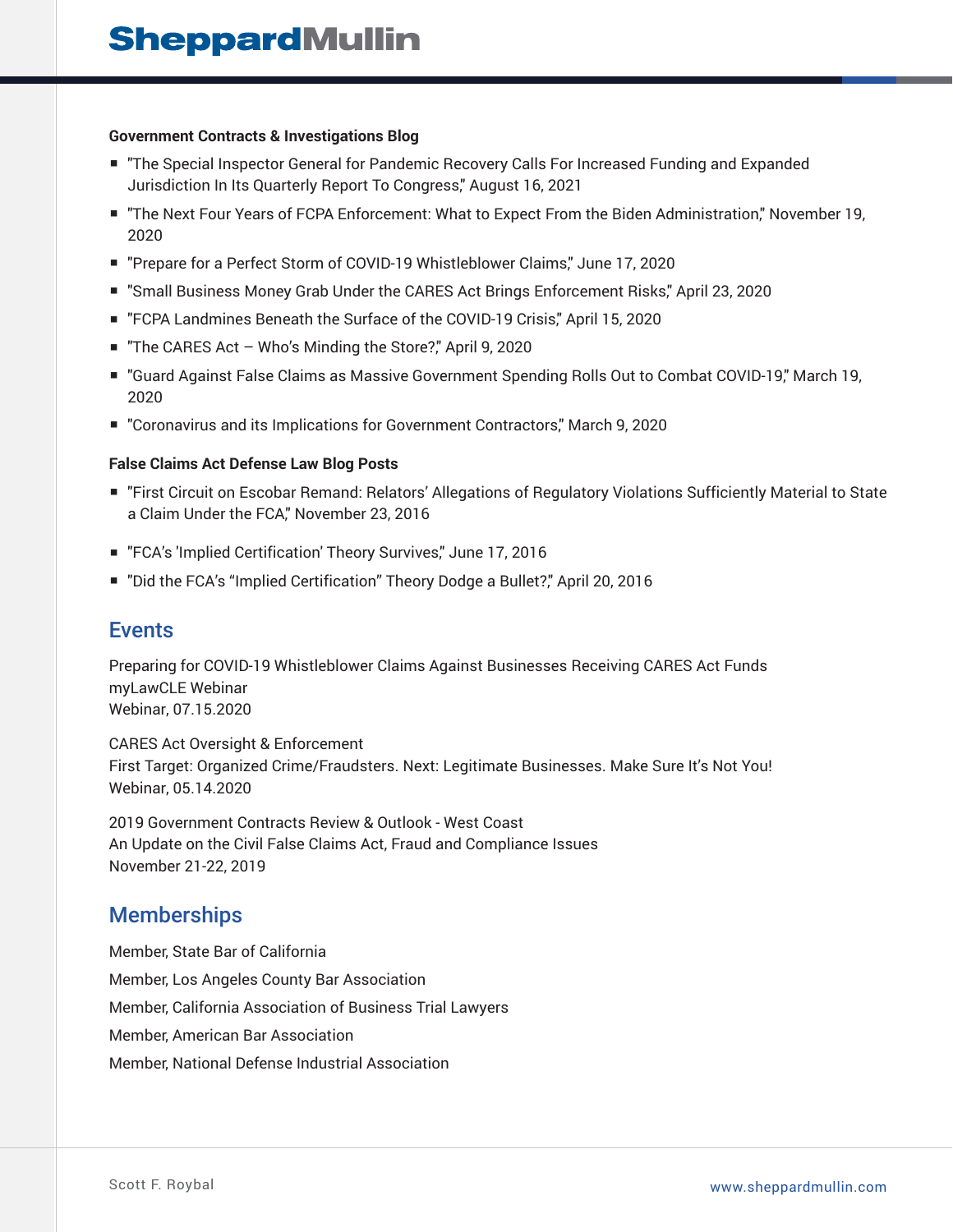## **SheppardMullin**

Member, American Health Lawyers Association

### Podcasts & Webinars

CARES Act Oversight & Enforcement 05.14.2020

## **Practices**

Litigation Government Contracts, Investigations & International Trade False Claims Act **Healthcare** Commercial Lending and Financial Transactions White Collar Defense and Corporate Investigations Bid Protests Claims Contract Cost Accounting Exports and Export-Related Controls Foreign Corrupt Practices Act (FCPA) Intellectual Property Rights Under Government Contracts

## **Industries**

Aerospace & Defense Automotive Education Financial Services Government Business Group **Healthcare** Life Sciences Mortgage Banking

## **Education**

J.D., Columbia University, 1986 B.A., University of Utah, 1983, *cum laude, Phi Beta Kappa*